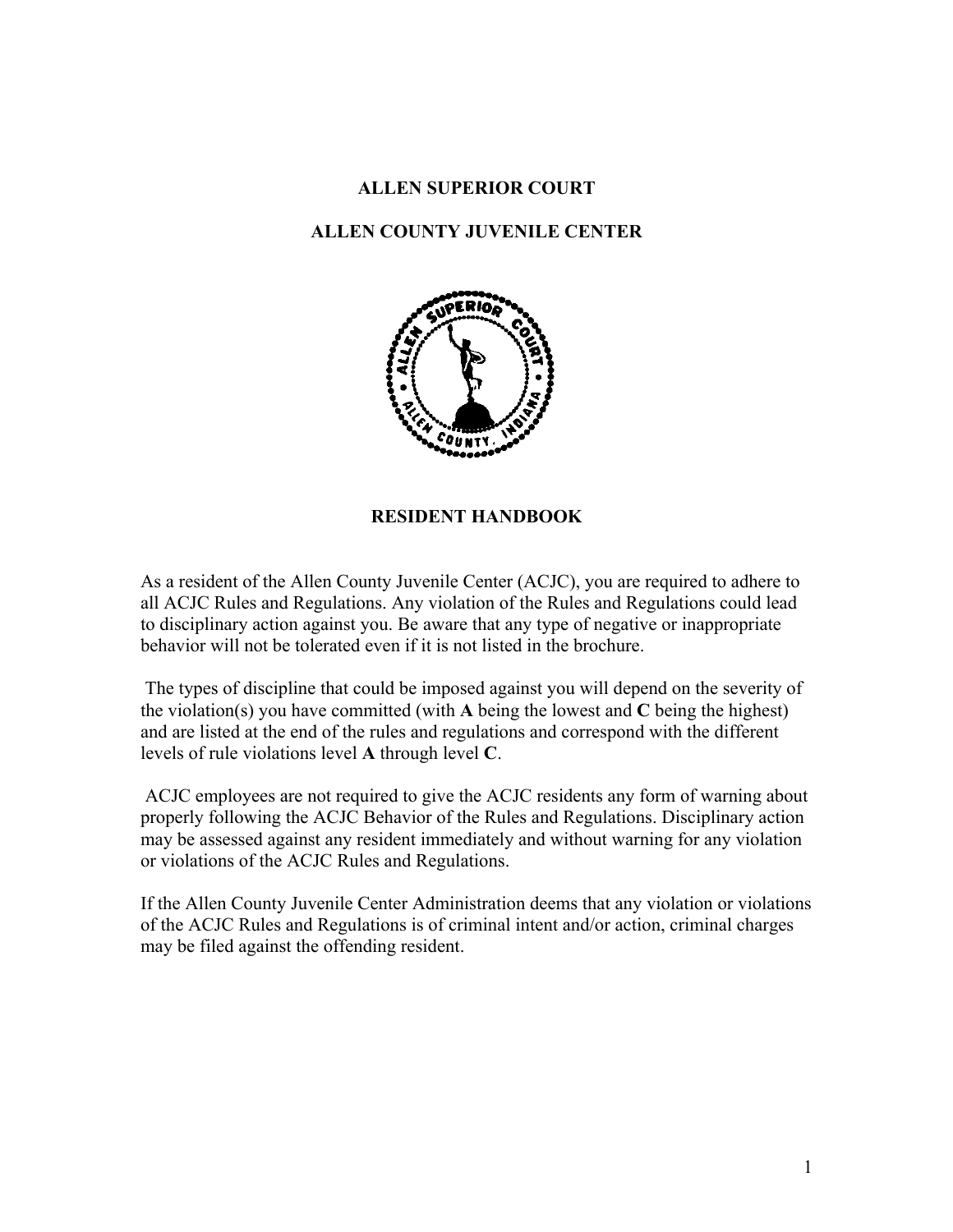## **Rights of a Detention Resident**

## **Residents have the right to**:

- Be treated respectfully, impartially and fairly by all staff.
- Not be subject to corporal punishment, harassment, intimidation, threats, harm, verbal abuse, assault or humiliation.
- Not be discriminated against because of race, religion, national origin, color, creed, gender, sexual orientation, physical handicap or disability.
- Have the same access to all services and programs.
- Attend religious services within the ACJC, if desired.
- Nutritious meals, proper bedding, clothing, daily showers, toilet facilities, adequate lighting and proper ventilation.
- Medical and dental treatment as needed.
- Regular visits with parents or guardians, and to send and receive mail.
- Call, write or meet with your legal representative while in the facility.
- Complain about disciplinary action and receive a response to the complaint.

## **Resident Civil Rights**

The Allen County Juvenile Center recognizes residents who are confined to the center have lost some liberties but notwithstanding basic human rights. Residents shall be equally treated in regards to meals served, seating arrangements, portion sizes, etc. Reasonable accommodations and efforts shall be made for all instances where the requirement of food substitutions will be needed. You have the right to file a complaint when you feel you have been discriminated against based on the following protected classes: (race, color, nation origin, sex, age, or disability). You have up to 6 months to report alleged allegations of discrimination. You will need to complete a resident complaint form with the following information:

- Name of person with complaint and contact information.
- Name of the facility/department where the alleged discrimination took place.
- What happened.
- Which right was violated.
- Witnessed.
- Date the discriminatory action occurred.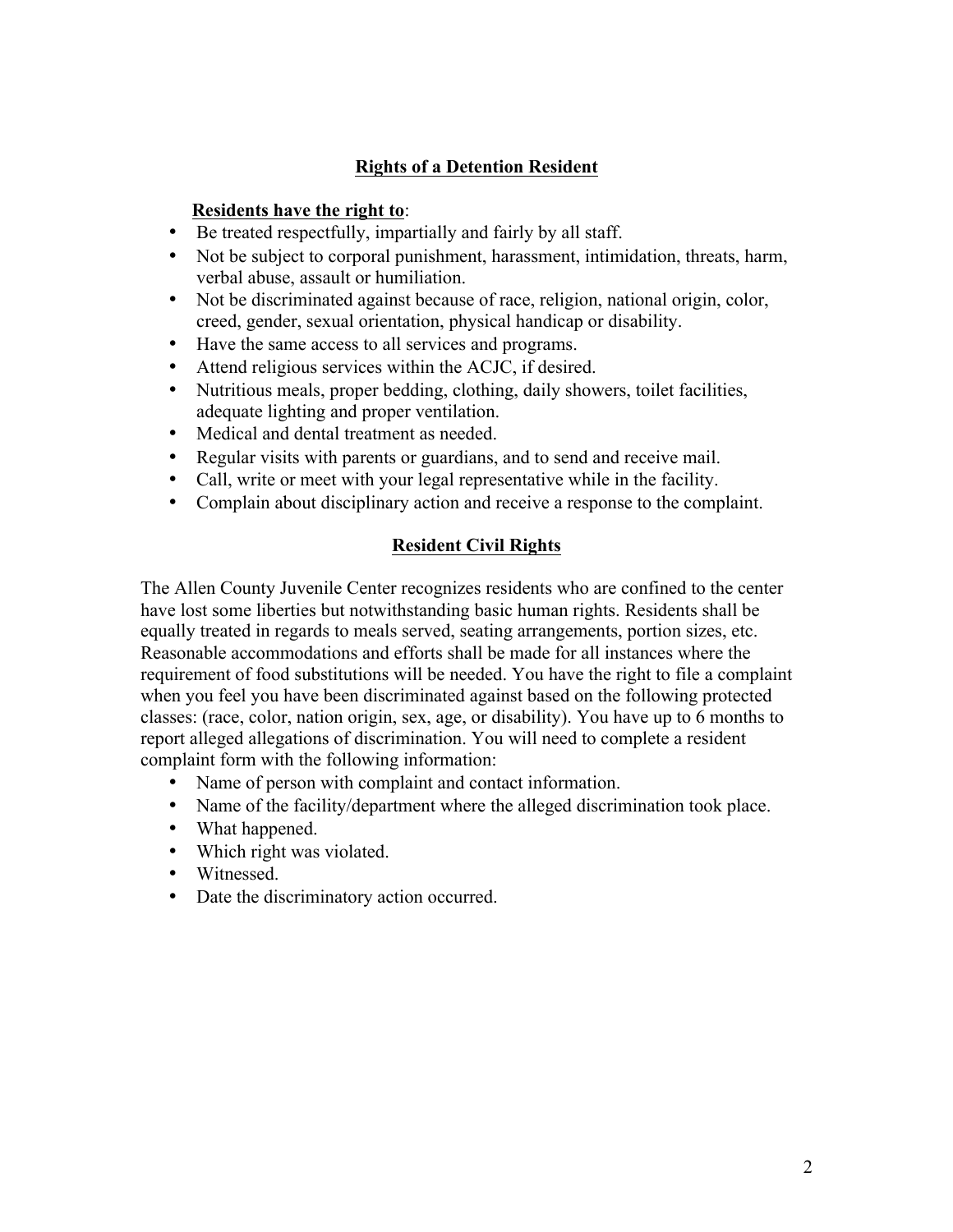In accordance with Federal Law and U.S. Department of Agriculture policy, this institution is prohibited from discriminating on the basis of race, color, national origin, sex, age, or disability.

To file a complaint of discrimination, write USDA, Director, Office of Adjudication, 1400 Independence Avenue, SW, Washington, D.C. 20250-9410 or call toll free (866) 632-9992 (voice). Individuals who are hearing impaired or have speech disabilities may contact USDA through the Federal Relay Service at (800) 877-8339; or (800) 845-6136 (Spanish). "USDA is an equal opportunity provider and employer."

## **Authority of ACJC Staff Members and You**

The Allen County Juvenile Center shall never delegate the role or functions of staff members to any resident or group of residents.

- A staff member will never give his/her authority or supervisory responsibility to you or a group of other residents for any decision regarding restriction of privileges, exclusion from the group of residents, or handing out of any other consequences.
- The Allen County Juvenile Center will ensure that only appropriately trained staff members will coordinate the daily group processes of the Center's programming.
- The Allen County Juvenile Center's group programming technique will always attempt to teach you to assume responsibility for helping one another by confronting inappropriate behavior and offering alternatives through established program guidelines. The staff members will always maintain authority in making decisions with regards to disciplinary actions.

# **Rules and Regulations**

## **1**. **School Attendance**

Attendance is required if enrolled in an education program. Residents will be subject to additional court hearing(s) if multiple attendance violations occur.

## **2**. **Talking during resident movement**

Resident movement consists of residents moving from any one part of the detention facility to another. There is to be absolutely no talking during movement. **Level A**

## **3**. **Resident body posture**

Residents are prohibited from leaning against detention facility walls, furniture, and/or doors in any capacity (i.e. all hallways, classrooms, units, MPR, office and dining room doors and furniture.)

Residents are prohibited from propping their feet up on anything. Other than sleeping or lying down, residents are to have both feet on the ground at all times. **Level A**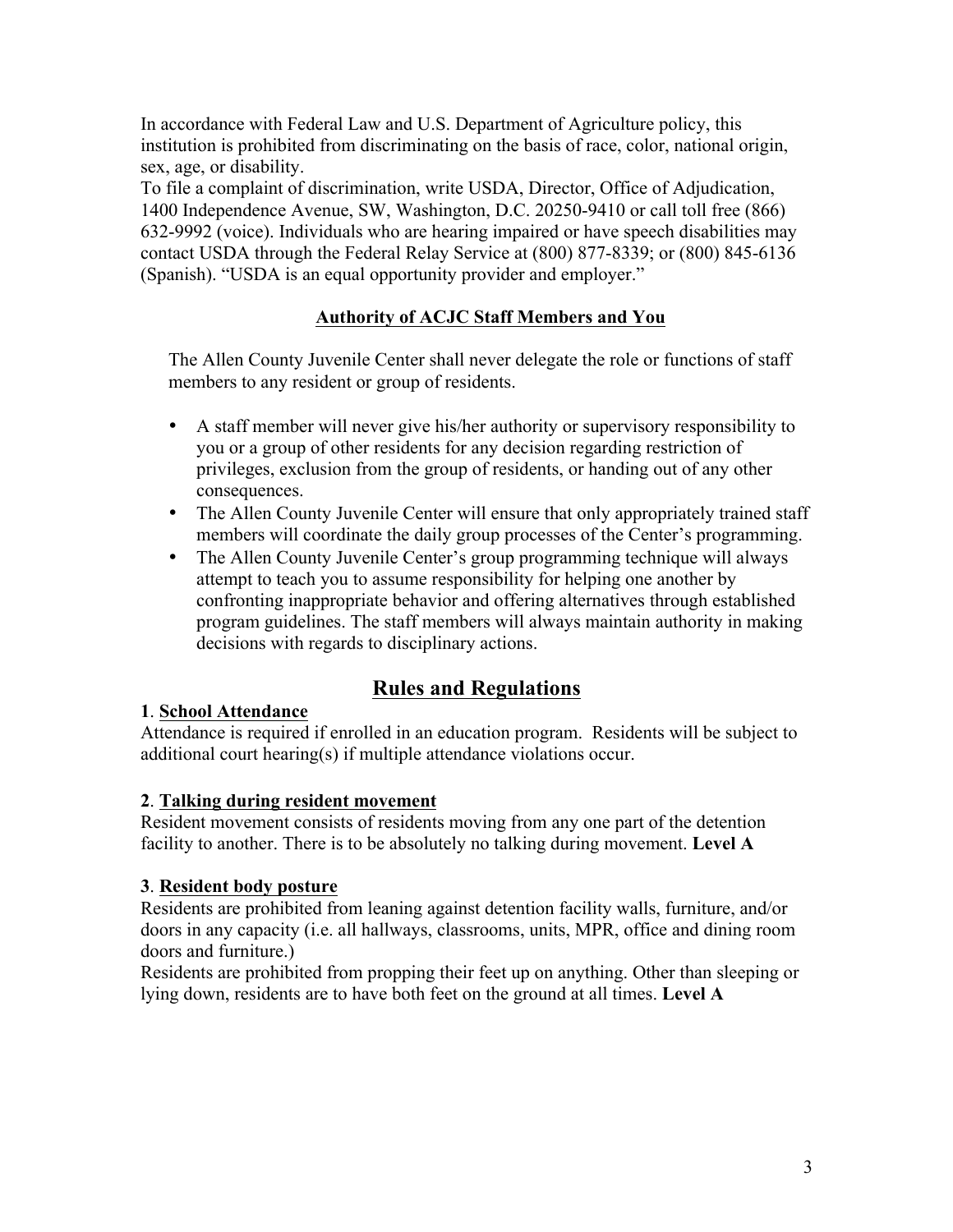## **4**. **Residents body posture during resident movement**

Residents are required to clasp both hands, hand-to-hand, with fingers interlocked and behind their backs during any resident movement through the detention facility. Residents are required to stand upright and look straight forward only. If resident movement comes to a stop at any location in the detention facility, residents are required to turn their backs to the wall. Residents are required to drop their chins to their chest while looking straight down towards the ground. Residents are required to maintain this position until directed otherwise. **Level A**

## **5**. **Talking when off resident living units**

Residents are required to be in complete silence at all times when they are off of their living unit. Residents are not allowed to talk with any staff or other residents when off the resident living unit. **Level A**

## **6. Resident manners**

Residents are expected to maintain proper manners at all times. Residents will not speak to any staff member unless the staff member has spoken to them first. Residents will address all staff members appropriately at all times (i.e. "yes/no Ma'am," "yes/no Sir"). **Level A**

## **7. Food must remain in dining area**

Residents are not to take food from the dining area at any time. **Level A**

## **8. Food portions during meals**

Residents are required to accept a standard tray for all meals, unless medical staff directs otherwise. **Level A**

## **9. Trading, betting, or giving food away**

Residents are required to keep their own food during all meals and are prohibited from exchanging food with other residents. **Level A**

## **10. False statements / lying**

False accusations and/or untrue statements that are deliberately made by any resident against any staff members or other residents are prohibited. **Level A**

## **11. Constantly asking questions**

Individual requests made for legitimate information are allowed, but repeated questioning is not. Once a staff member gives an answer to an ACJC resident, that answer is final. **Level A**

## **12. Demanding**

Demanding anything from either staff or other residents is prohibited. **Level A**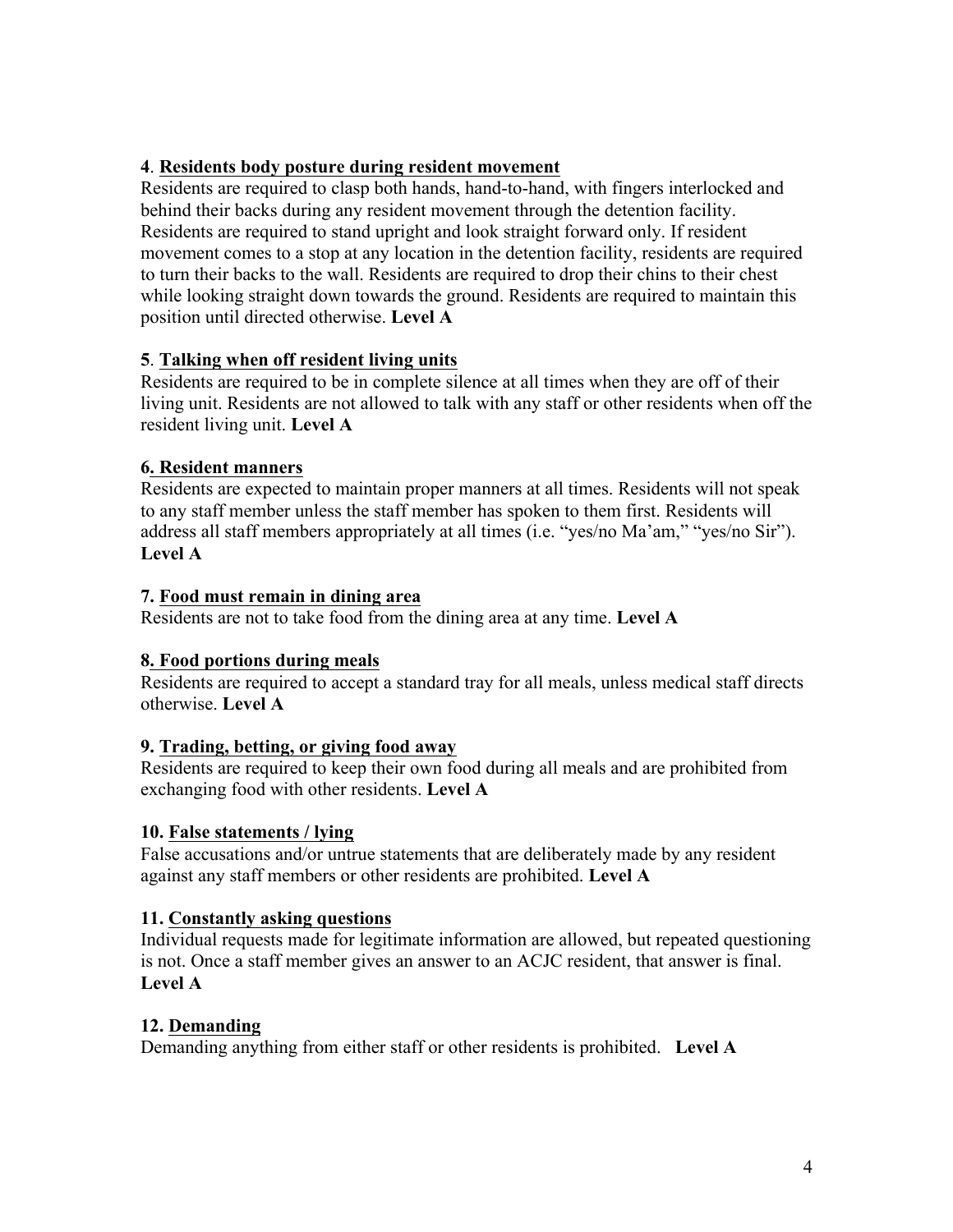## **13. Resident hygiene**

Residents are prohibited from combing, brushing, and/or braiding the hair of other residents. Residents are prohibited from leaving their unit with hair that is half-braided, combed, or brushed. Residents are permitted to have up to two (2) rubber bands for the purpose of maintaining hair. Rubber bands should be used in the hair only. Residents are required to shower once a day. **Level A**

## *The ACJC does not provide haircuts as a service to detained juveniles. On an as needed basis, a resident will be allowed to receive a haircut subject to certain terms and conditions. Ask security for a request form.*

## **14. Resident chain-of-command**

Residents must go through the proper chain-of–command. Residents must approach their supervising Youth Care Worker and receive permission from that supervising Youth Care Worker before they are allowed to speak with any other staff member or resident. Talking to a staff member or any other resident before receiving permission from a supervising Youth Care Worker is prohibited. (Exception- When reporting sexual abuse or sexual harassment, Resident may report to anyone). **Level A**

## **15. Littering**

Discarding any form of trash anywhere other than in the trash container is prohibited. **Level A**

## **16. Contraband**

Contraband is prohibited at all times. Resident should only have their bed linen, authorized mail, and detention facility clothing in their rooms. Anything other than the allowable items in a resident room could be considered contraband. Some examples of contraband are, but not limited to, any item that has the potential to cause harm to staff or facility residents (i.e. pens, pencils, markers, sporks, or tooth brushes. Other examples of contraband are unauthorized mail, pictures, bed linen, books, and food). **Level A and/or B**

## **17. Excessive noise**

Any disturbing sound that causes staff or other residents to interrupt their normal activities are prohibited (i.e. banging on room doors, yelling under the room doors, and ringing intercom without justified reason). **Level B**

## **18. Arguing**

Arguing with staff members and other residents is prohibited. **Level B**

## **19. Verbal harassment**

Calling staff members or any other residents any derogatory names is prohibited. Making fun of residents or staff is prohibited. **Level B**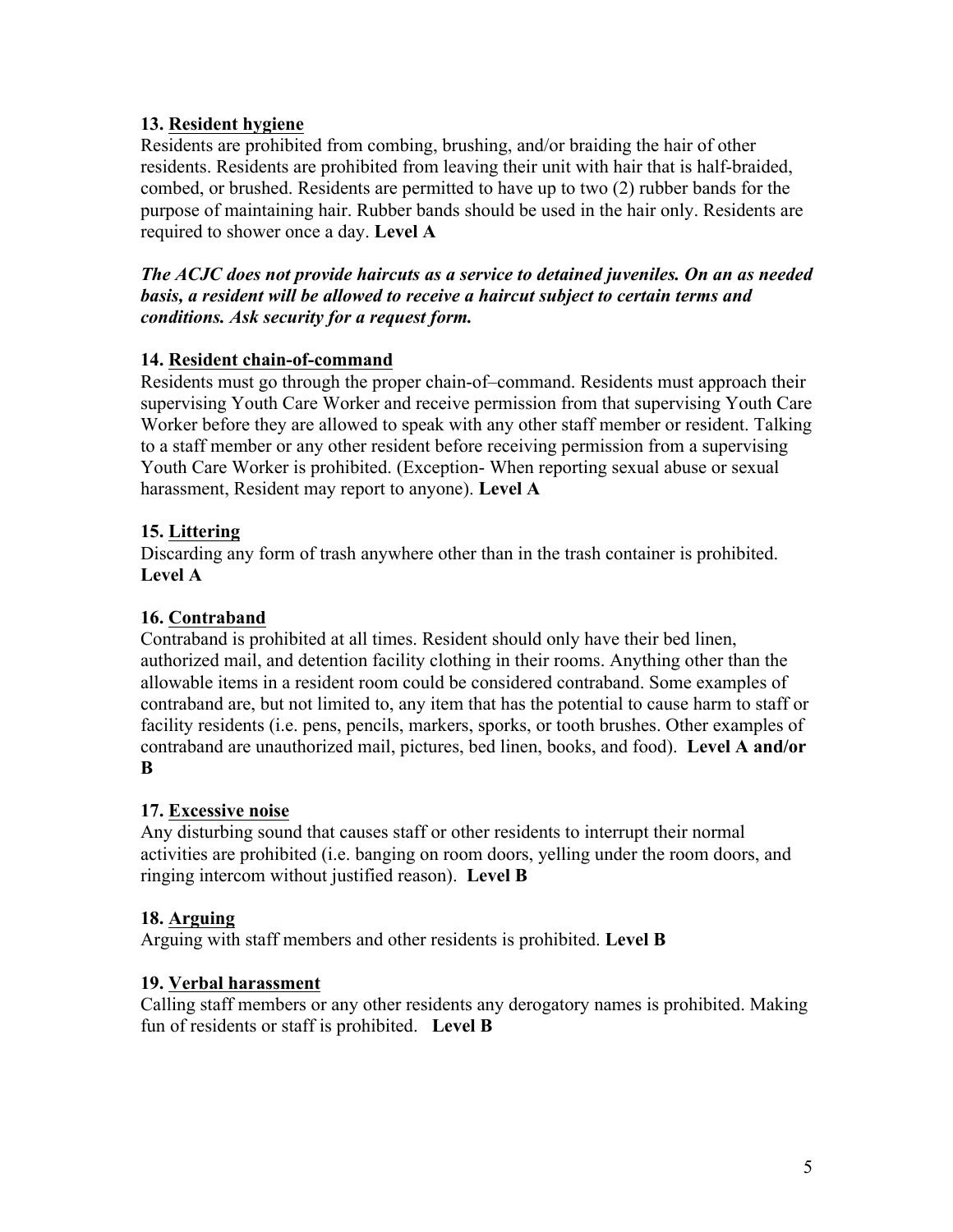## **20. Profanity**

Profanity of any kind is prohibited. **Level B**

## **21. Horseplay**

Horseplay is not allowed in the detention facility or on the detention facility grounds. **Level B**

## **22. Touching of the other residents or staff**

Residents are required to keep to themselves at all times. **Level B**

## **23. Following staff instructions**

Residents are expected to follow staff instructions at all times. Any attempt by a resident to argue or disregard staff instructions is prohibited. **Level B**

## **24. Resident attire and dress**

The waistband of resident's pants must be showing at all times. "Sagging" of resident pants or wearing any resident pants below the waistline is prohibited. Resident pants must have the waistband properly positioned around the waist area at all times. Resident pants must be rolled up around the ankle area if they are too long. Resident's pants are not to be dragging or cuffed under. Resident shoes must be tied and/or strapped at all times. **Level B**

## **25. Touching of controls and/or equipment**

Residents are prohibited from touching any detention facility equipment and/or controls. **Level B**

## **26. Classroom and court room behavior**

All ACJC residents are expected to maintain the same behavior regardless of their specific location within the detention facility, during transport to and/or from court, or in any Allen County Courtroom. As long as a juvenile is in custody of the Allen Superior Court, all ACJC residents rules and regulations are in effect and will be enforced at all times. **Level B**

## **27. Excessive/repetitive rule violations**

More than one violation of any ACJC rules and/or regulations is considered excessive and is prohibited. **Level B and/or Level C**

## **28. Provoking, instigating, or participating in an altercation**

Residents are prohibited from being involved in any aspect of a physical altercation with either staff or residents. Residents are prohibited from involving themselves in any restraint attempt by a staff member. In the event of an altercation or restraint attempt, all residents who are not involved in the particular situation are expected to immediately face the nearest wall, look straight forward at the wall, put their hands straight up in the air and on the wall in front of them. Residents should maintain this position until they are instructed to do otherwise. Any resident who fails to do this will be considered part of the situation and will be disciplined accordingly. **Level C**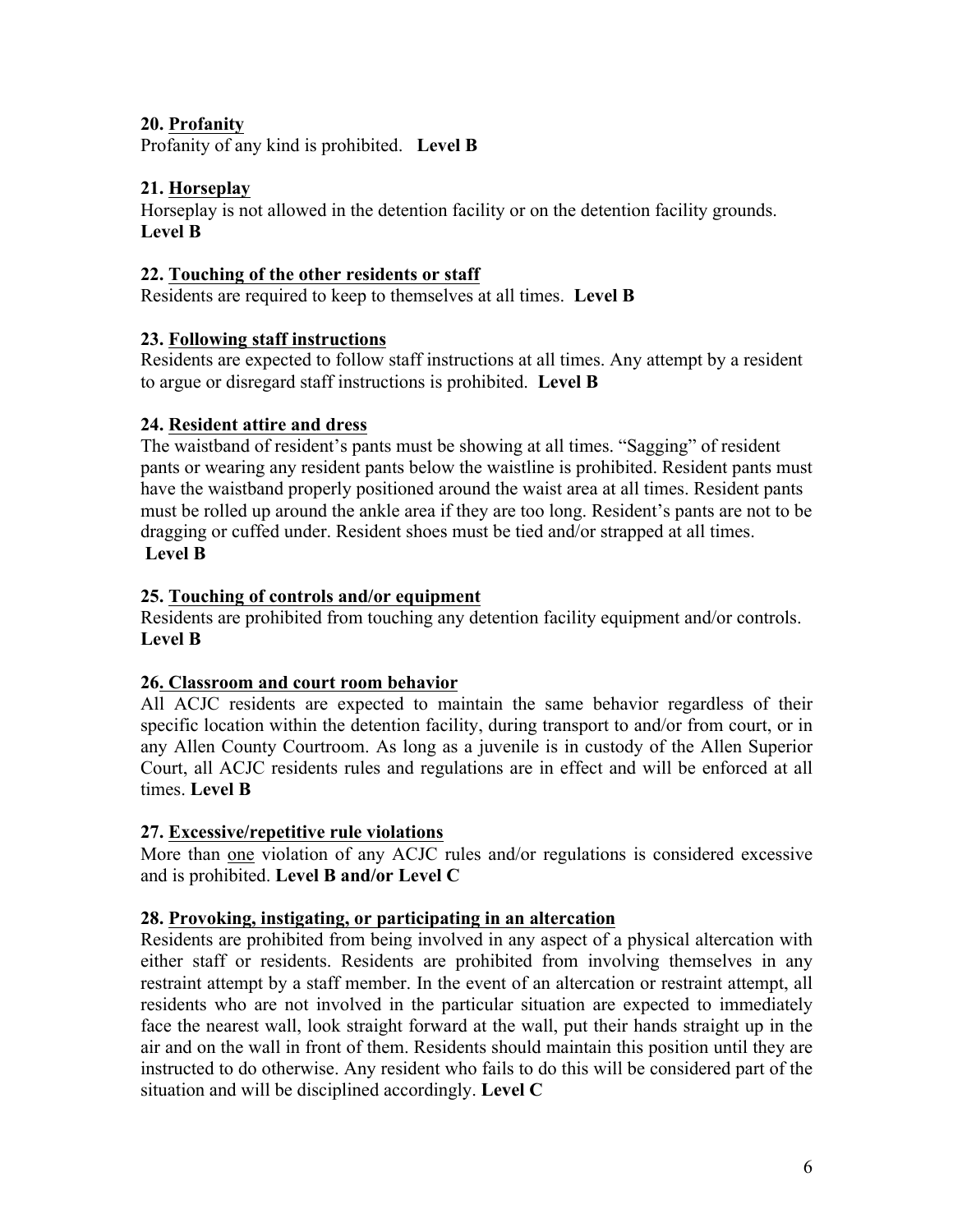### **29. Racial taunts, threats, or comments**

Residents are prohibited from making racially motivated comments or threats to staff members and other residents. Residents are prohibited from participating in racial name calling against any staff member and/or other resident. **Level C**

### **30. Sexual vulgarity and/or misconduct**

Any acts of sexual misconduct and/or vulgarity toward any staff or resident are prohibited. **Level C**

### **31. Riotous behavior**

Extreme behavior on the part of two (2) or more residents participating in or inciting a violent disturbance or act for a common purpose or intent, which may incite a riot, is prohibited (i.e. throwing furniture, equipment, etc.). **Level C**

### **32. Defacing, damaging, or destroying facility property**

Destruction, damaging, or defacing of facility property is prohibited (i.e. writing on walls, tearing up facility clothing or bed linen, and damage to facility furniture). **Level C**

### **33. Gang activity**

Gang activity of any kind, including any form of gang graffiti or gang signs is prohibited. **Level C**

### **34. Flooding**

The act of flooding any of the ACJC resident rooms, sinks, or toilets is prohibited. **Level C**

## **35. Escape**

Any attempt to escape the custody of the Allen Superior Court is prohibited. **Level C**

#### **36. Threatening staff or other residents**

Threatening gestures, remarks, or actions of any kind that are directed to any staff members or residents are prohibited. **Level C**

**\_\_\_\_\_\_\_\_\_\_\_\_\_\_\_\_\_\_\_\_\_\_\_\_\_\_\_\_\_\_\_\_\_\_\_\_\_\_\_\_\_\_\_\_\_\_\_\_\_\_\_\_\_\_\_\_\_\_\_\_\_\_\_\_\_\_\_\_\_\_\_\_**

## **DISCIPLINARY ACTIONS**

#### **Level-A** Rule Infractions

- Extra work detail
- Activity restriction (maximum of 3 days)
- Room confinement (maximum of 24 hours per violation)

### **Level-B** Rule Infractions

- Activity restriction (maximum of 5 days)
- Room confinement (maximum of 48 hours per violation)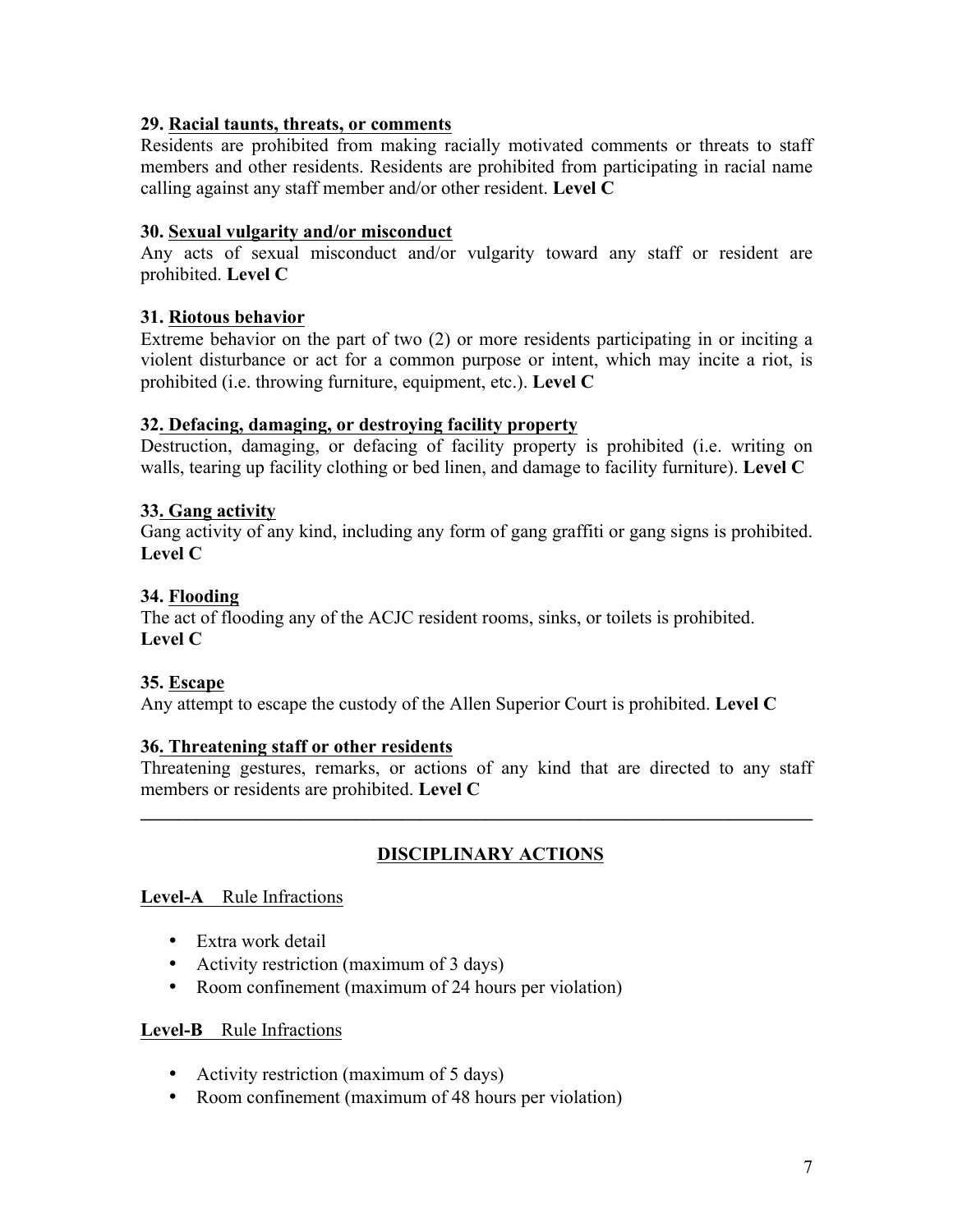## *Level-C* Rule Infractions

- Activity restriction (maximum of 7 days)
- Loss of privileges
- Filing of additional charges
- Maximum 72 hour room confinement

## **Health Care**

The ACJC licensed nurse staff shall complete a routine health screening and tuberculosis test (if needed) on each and every resident after their initial hearing. Juveniles may request to see the nurse or physician on-call by signing up on a daily medical call log sheet.

If you are on prescription medication it is important that you let us know and that your parents or guardians bring the prescription medication to the ACJC as soon as possible. Parents will be called to refill prescriptions. If you have a medical condition that we need to know about, let us know.

Report to staff immediately if you are sick, injured, or think you are pregnant and require medical attention.

## **Protection of Identity**

Your identity as a resident of the Allen County Juvenile Center is confidential. If members of the news media come to the facility, they are not permitted to interview or photograph you without written consent from you and your parents or guardian.

## **Mail Policy**

 $\mathcal{L}_\mathcal{L} = \{ \mathcal{L}_\mathcal{L} = \{ \mathcal{L}_\mathcal{L} = \{ \mathcal{L}_\mathcal{L} = \{ \mathcal{L}_\mathcal{L} = \{ \mathcal{L}_\mathcal{L} = \{ \mathcal{L}_\mathcal{L} = \{ \mathcal{L}_\mathcal{L} = \{ \mathcal{L}_\mathcal{L} = \{ \mathcal{L}_\mathcal{L} = \{ \mathcal{L}_\mathcal{L} = \{ \mathcal{L}_\mathcal{L} = \{ \mathcal{L}_\mathcal{L} = \{ \mathcal{L}_\mathcal{L} = \{ \mathcal{L}_\mathcal{$ 

## **Incoming mail**

- The counselor sorts and delivers mail to confined residents on a daily basis Monday-Friday excluding holidays.
- If parcels are received for residents who are no longer residents of the ACJC, the counselor will mark "forward or return to sender" on the correspondence and place them in the mail box for the postal carrier to pick up within twenty-four hours, excluding holidays and weekends.
- Before mail is distributed to juveniles, the counselor or designee must first open the correspondence or parcel and empty the contents. He/she unfolds all pages, removes any postage stamp(s) or labels and checks thoroughly for contraband or non-approved items.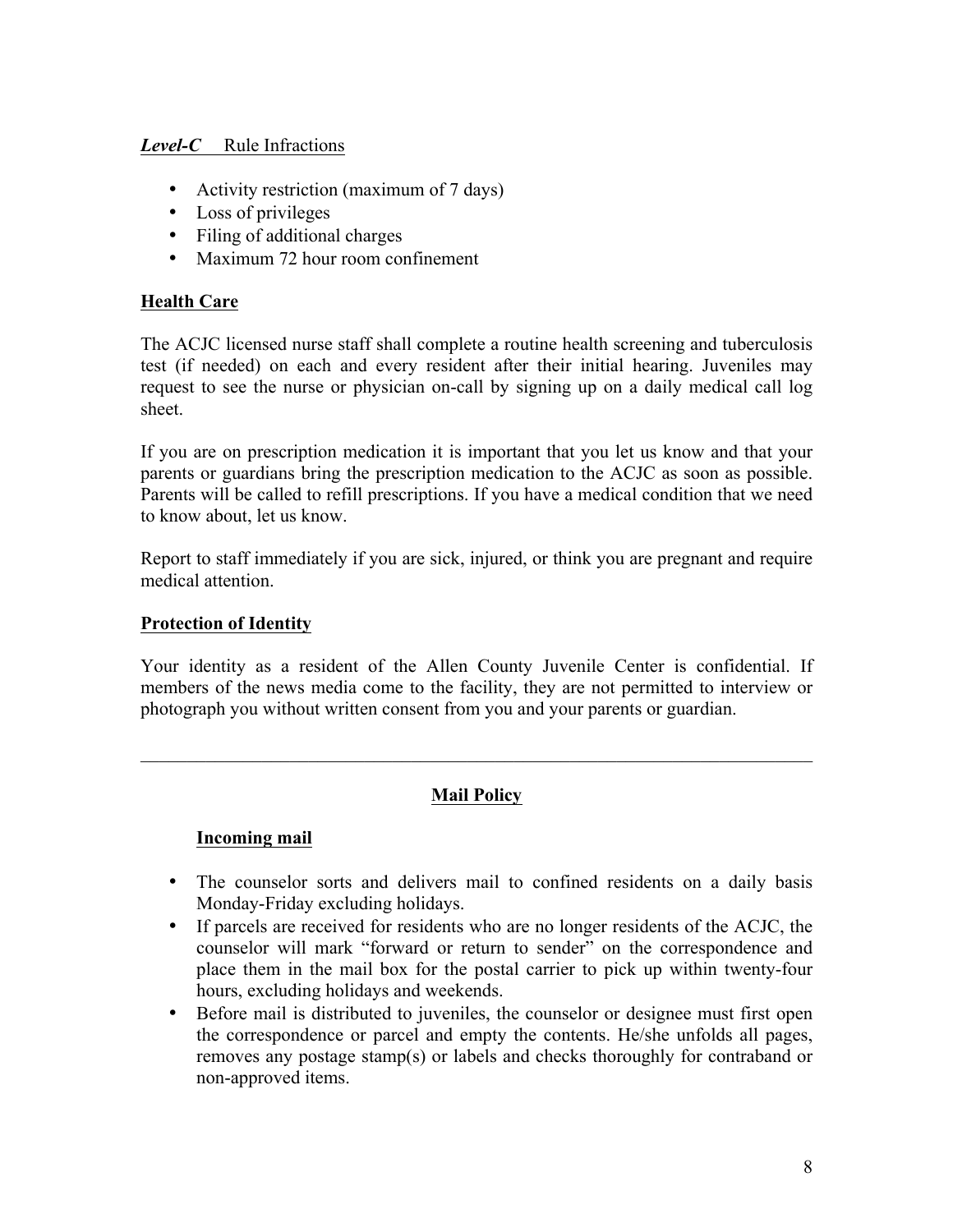• If contraband is found, it shall be confiscated, documented and reported to the appropriate channels (shift leader, probation officer, administration, or hearing officer) if necessary. Illegal items shall be destroyed upon the approval of the court. Money or non-approved items shall be documented, labeled and placed in the juvenile's personal property.

## **Outgoing mail**

- Letter-writing is conducted Friday-Sunday excluding holidays by the detention staff.
- Each resident is supplied with two stamps, two envelopes, and stationary to complete two letters per week. If a resident requests to write more than two letters per week it is the responsibility of his/her parent or guarding to provide stamps; the Allen County Juvenile Center will provide the envelopes and stationary.

## **Visitation Policy**

Visitation is on **Sunday** and is a first-come, first-serve basis. Your visit must be scheduled 24 hours in advance. CALL **260-449-8449**

- **A valid photo ID must be presented to security before each scheduled visit.**
- **Must call at least 24 hours in advance for reservations.** Visitation reservation sessions are on a first-come, first-serve basis.
- Visitation is for parents and legal guardians. Others may request a special visitation but it is subject to approval.
- We recommend you arrive 10 minutes early. If you arrive more than 10 minutes late for your scheduled visit, your visit will be cancelled.
- All residents are allowed one (1) forty-five minute visitation session per week.
- All visits must be made on the specific time that is allocated for the different resident units.
- Cell phones, purses, lighters/matches, tobacco products, head coverings, coats, or any items that ACJC staff deems not permissible can not to be taken to visitation.
- No items are to be given to any resident during visitation without prior approval from the Detention Administration. Security must also be notified.
- All residents must complete a four (4) day orientation program prior to their first visitation.
- The Allen County Juvenile Center reserves the right, without prior notice, to change, cancel, or revoke any resident(s) visitation in order to maintain building security and/or order.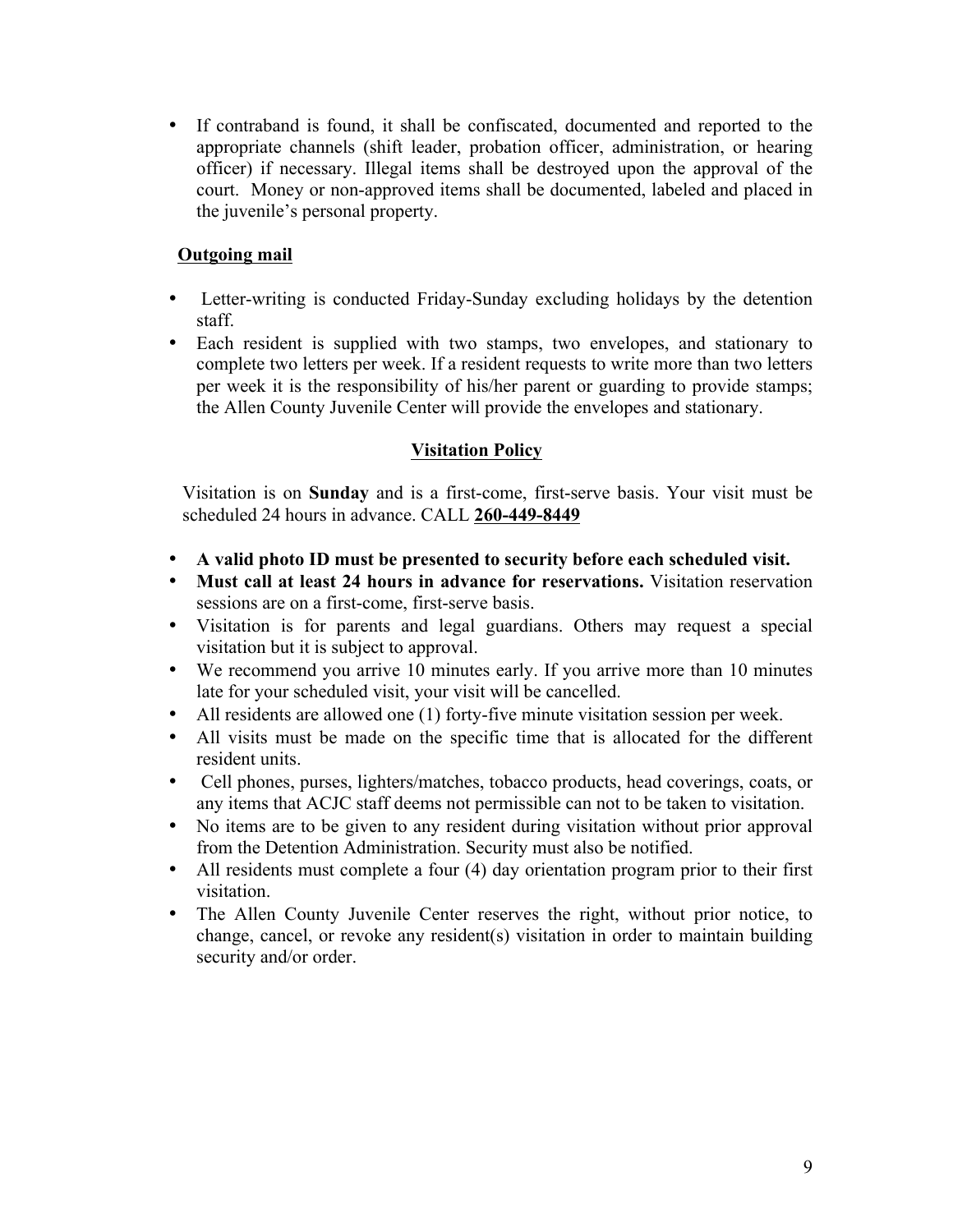## **SUNDAY'S VISITATION SCHEDULE**

|           | Waiver $11:00$ AM -11:45AM                 |                                     |
|-----------|--------------------------------------------|-------------------------------------|
|           | A-Unit 12:00 PM -12:45 PM                  | $1:00$ PM - $1:45$ PM               |
|           | F-Unit $2:00 \text{ PM} - 2:45 \text{ PM}$ | $3:30 \text{ PM} - 4:15 \text{ PM}$ |
| $L$ -Unit | $4:30 \text{ PM} - 5:15 \text{ PM}$        | 5:30 PM $-6:15$ PM                  |
|           | B-Unit $6:30 \text{ PM} - 7:15 \text{ PM}$ | $7:30 \text{ PM} - 8:15 \text{ PM}$ |

#### **Phone policy**

Juveniles are permitted to call the following people during their admissions process: **parent, guardian, attorney, pastor, spiritual advisor, and probation officer.**

 While confined to the Allen County Juvenile Center, juveniles are permitted three (3) phone calls per week in general population. These phone calls are made on their living units and logged by detention staff members.

 There are fees connected to making phone calls. For general terms and conditions, privacy policy, product terms and conditions, and mobile terms and conditions go to web site **https:/www.securstech.net/**

Juveniles are not permitted to receive incoming calls unless it involves legal counsel, probation staff, caseworkers, or personal emergencies.

You may request (through the counselor) to use the telephone for communication with attorneys or clerk staff, parents or other family members when they are unable to visit over a prolonged period of time due to illness or family crisis. You may also request (through staff) to use the telephone to report a sexual abuse or sexual assault at anytime.

#### **Emergencies**

In case of a fire, tornado or other emergency situation remain calm, listen to your unit staff and follow all instructions without causing problems or distractions.

#### **Attorneys and court officials**

You are permitted to communicate with your attorney or officials of the court. You may request this by informing a youth care staff member of your need to see the counselor representative, who will assist you in this communication.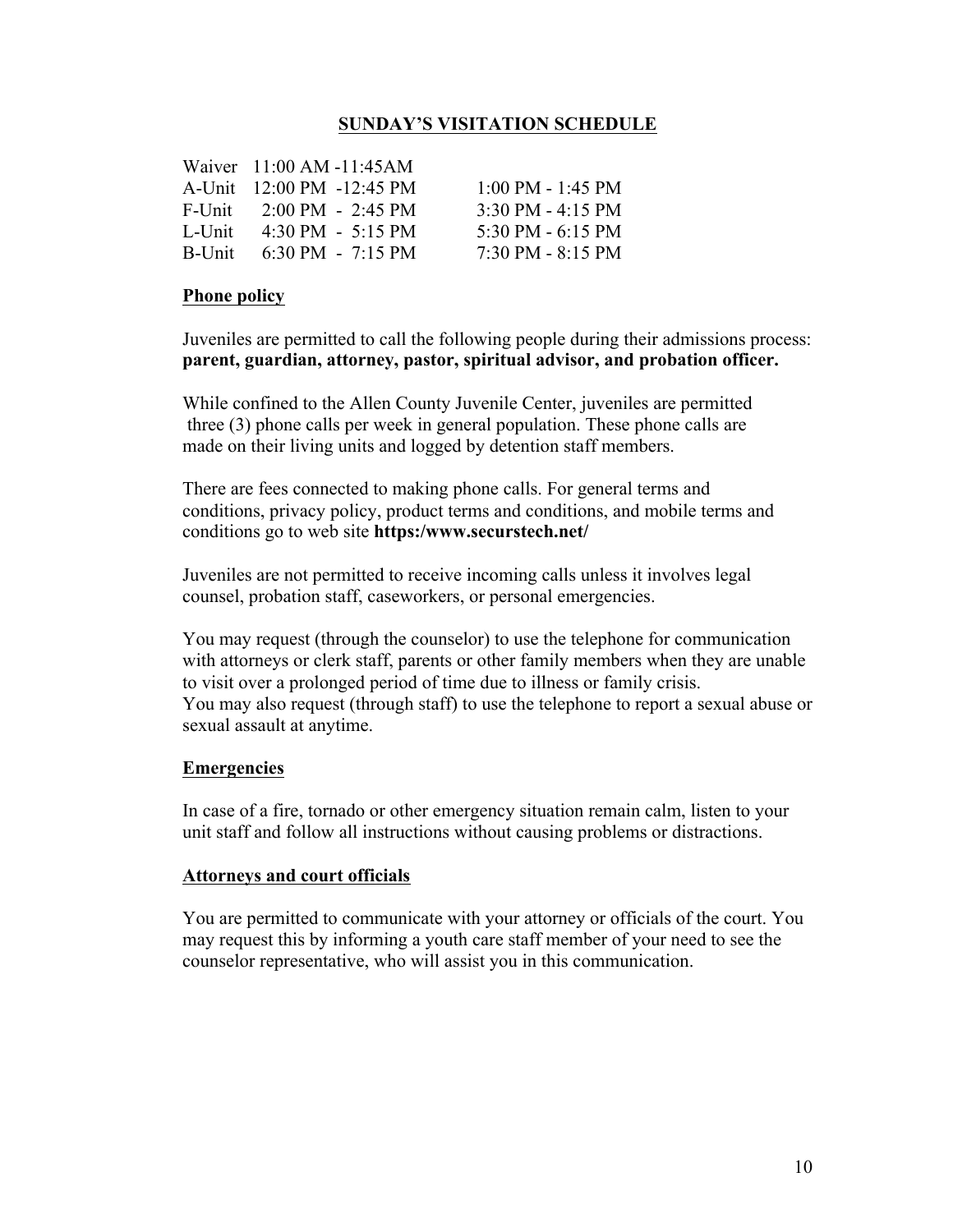## **Personal property**

Your clothing, money, jewelry, and other personal items are inventoried and safely stored until your release. All juveniles receive a copy of this inventory which shall serve as a receipt for items being stored. Your personal property may be released to your parents or guardian while you remain in detention. You have 30 days from the date of your release to pick up your property.

## **Grievance procedure**

If you feel your rights have been violated, you may file a written grievance. A grievance must be completed during letter-writing. If you need help completing a grievance form you may seek the help of any youth care staff or request to see the counselor and he or she can assist. Grievance forms will be reviewed by shift supervisor and or administration if necessary.

**Report sexual abuse, sexual harassment or threats (see reporting page 12)**

## **RESIDENT SEXUAL MISCONDUCT**

 **The ACJC has a ZERO TOLERANCE Policy of Sexual Abuse and Sexual Harassment. The Allen County Juvenile Center requires mandatory reporting of any and all violations and a complete and accurate investigation of all violations.**

 **The safety of the juveniles in the custody of the ACJC is the number one priority. As a resident within the ACJC, certain rules shall apply to ensure this safety.**

## **Rules**

- Sexual relationships are not appropriate in any manner at ACJC.
- Sexual contact is prohibited at all times (i.e. residents and staff).
- Consensual sexual relationships are prohibited (NO SUCH THING).
- Sexual or implied sexual comments that will make others feel uncomfortable are prohibited.
- No coercion, threats, or promises.
- Respect residents and staff personal space.

## **Staff and you**

- Staff is here to protect you and keep you safe.
- Report any intimidating or threatening behaviors to staff.
- Report any inappropriate touching by other residents or staff.
- The PREA coordinator shall investigate all allegations.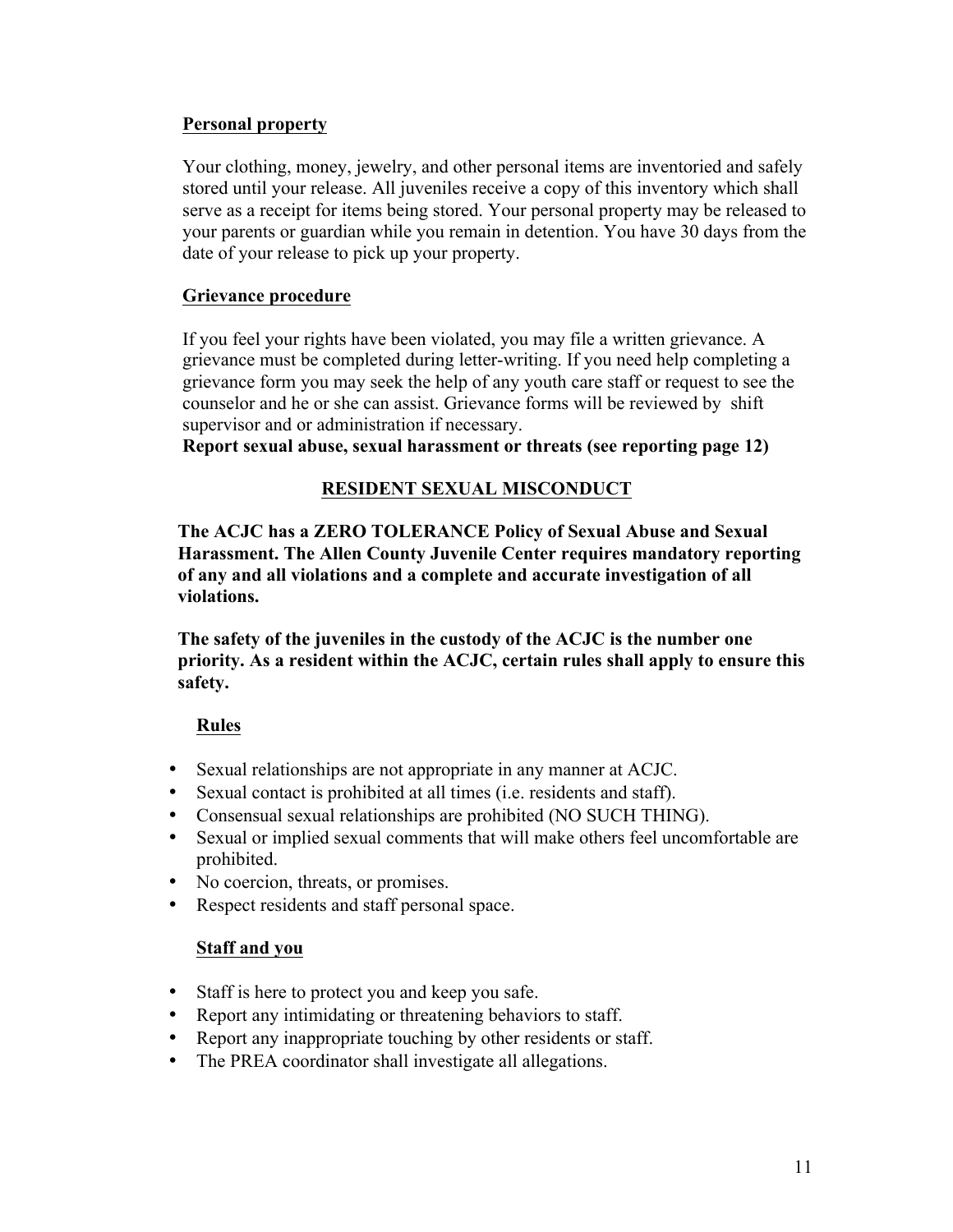## **Your Behavior**

- Be aware of your body language.
- Keep your conversations clean and appropriate (i.e. non-sexual in nature).
- Do not share charges or "war stories."
- Do not ask or accept favors which are against the rules.
- Do not be afraid to say "STOP," "QUIT," or "DON'T DO THAT."
- Avoid secluded areas; position yourself in plain view of staff members.

### **Reporting**

## **The ACJC shall provide multiple ways for a resident to privately report sexual abuse, sexual harassment, retaliation or threats by other residents, staff, volunteers, or contract personnel.**

Residents are strongly encouraged to immediately report sexual abuse, sexual harassment, threats and staff neglect or violation of responsibilities by reporting the incident to any of the following:

- Diagnostic Personnel
- Medical Personnel
- PREA Coordinator
- Administrative Personnel
- Chaplin
- Parents
- Probation Officer
- Attorney
- Teacher
- Counselor
- Victim Assistance 260-427-1205
- DCS Hotline 1-800-800-5556
- Rape Crisis Hotline 888-311-7273
- Women's Bureau (rape crisis) 260-424-7977
- Police Dept. 911
- Any Detention Staff

## **Being sexually assaulted**

- Report assault immediately.
- Do not brush your teeth or shower.
- Do not change or wash your clothes.
- Do not eat or drink anything.
- You shall receive medical treatment.
- You shall be informed of your rights as a victim.
- You shall be offered counseling and other services.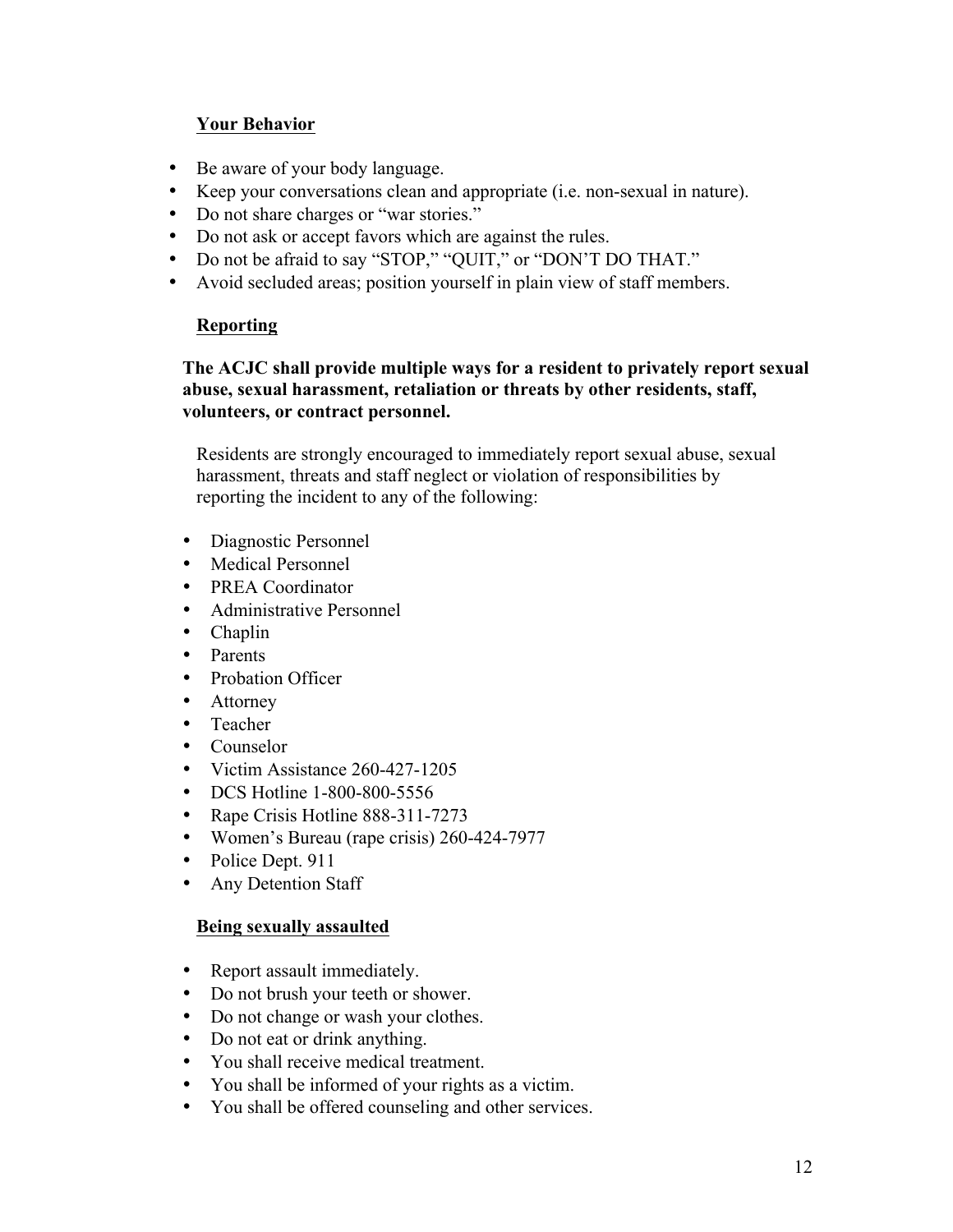## **Silence of victims (Myths)**

- Victims feel shame and humiliation, so don't tell **please report**
- Males feel it is just another physical assault and don't seek emotional help **this is criminal / seek help**
- Males feel their sexual identity is in question after such act **it's not your fault**
- Males can't be sexually abused, assaulted **not true, it can happen to anyone**
- Some females feel abuse/assaults are normal within relationships because of being raised around such acts - **not true**
- A victim of sexual abuse/assault becomes sexually excited, does not mean approval was given. These are normal and involuntary actions – **true**
- A victim of sexual abuse/assault can be male or female **true**
- Walk and stand with confidence; many rapists choose victims who look like they won't fight back or are emotionally weak – **true**

## **Follow up care**

- Medical staff, in conjunction with outside medical professionals, shall take care of your needs.
- Our Diagnostic Department, in conjunction with outside health professionals, shall take care of your mental health needs.

## **False reporting**

- False allegations against someone will result in consequences.
- It's against the law and charges may be filed.

## **Violator of sexual abuse/sexual assault**

- All sexual assaults shall be reported to local law enforcement
- The case shall be investigated thoroughly
- Disciplinary actions shall be taken against you
- You may be charged with a criminal act
- A new sentence may be imposed
- You may be required to register as a known sex offender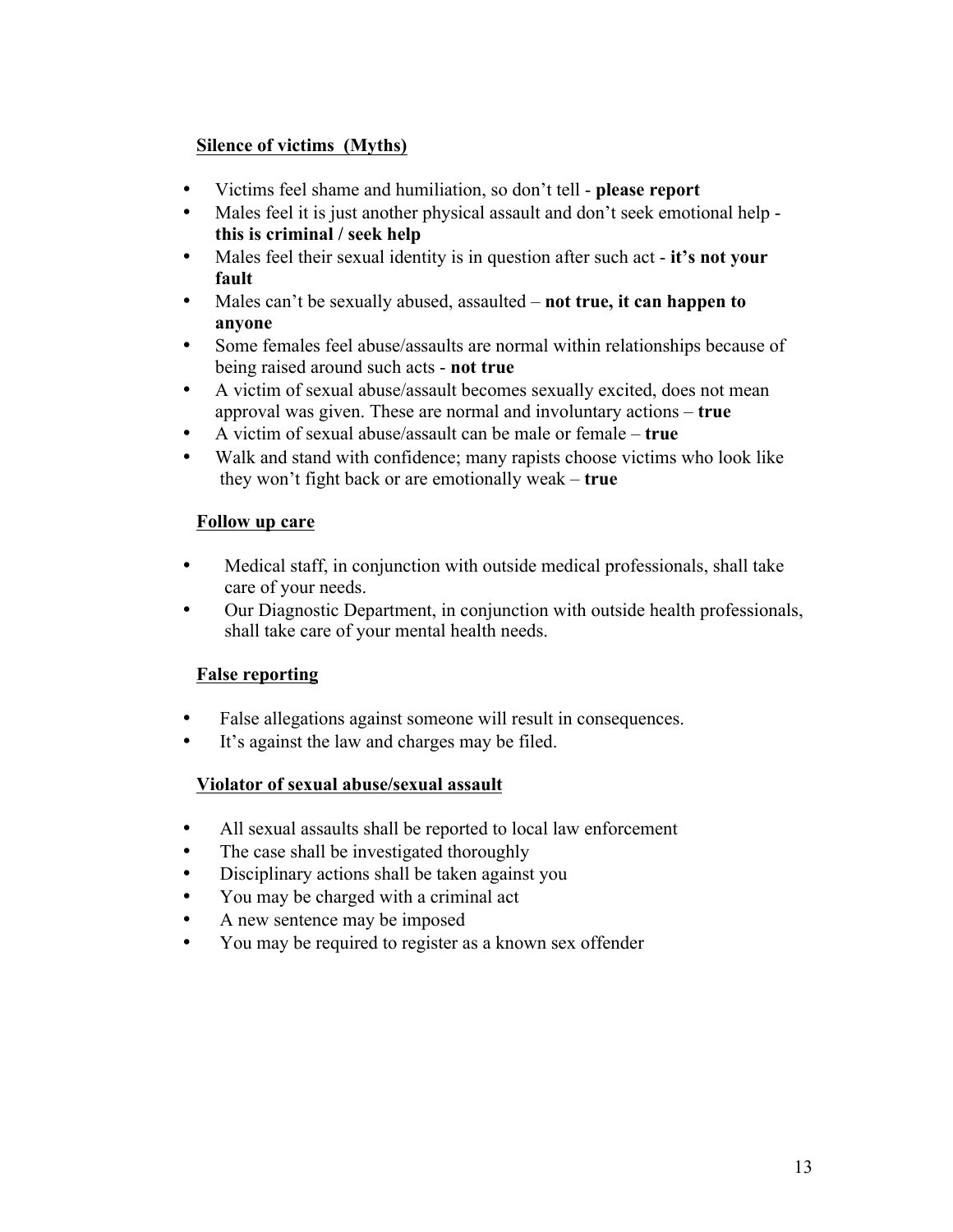### **Sexual misconduct definitions**

- *Staff sexual misconduct* includes: (A) any behavior or act of a sexual nature, consensual or non-consensual, directed toward an offender by an employee, volunteer, official visitor, or agency representative. Romantic relationships between staff and offenders are included in this definition; or (B) completed, attempted, threatened, or requested sexual acts; or (C) occurrences of indecent exposure, invasion of privacy, or staff voyeurism for sexual gratification; or (D) intentional touching of the genitalia, anus, groin, breast, inner thigh, or buttocks, with the intent to abuse, arouse, or gratify sexual desire.
- *Staff sexual harassment* includes: (A) repeated verbal statements or comments of a sexual nature to an offender by an employee, volunteer, official visitor, or agency representative; or (B) profane or obscene language or gestures and demeaning references to gender or derogatory comments about body or clothing.
- *Non-consensual sexual acts* include: (A) contact of any person without his/her consent, or of a person who is unable to consent or refuse, and (B) contact between the penis and vagina or the penis and the anus including penetration, however slight; or (C) contact between the mouth and the penis, vagina, or anus; or (D) penetration of the anus or genital opening of another person by the hand, finger, or another object.
- *Abusive sexual contacts* include: (A) contact of any person without his/her consent, or a person who is unable to consent or refuse; and (B) intentional touching, either directly through the clothing, of the genital, anus, groin, breast, inner thigh, or buttocks of any person.
- *Consensual*: agreed to by the people involved; done with the consent of the people involved.
- *Prohibited*: to order (someone) not to use or do something, to say that (something) is not allowed.
- *Coercion*: to make (someone) do something by using force or threats.
- *. Perpetrator*: a person who does something that is illegal or wrong.
- **Allegations** a statement saying that someone has done something wrong or illegal.
- *Consequences*: disciplinary or legal actions that happen as a result of your particular action.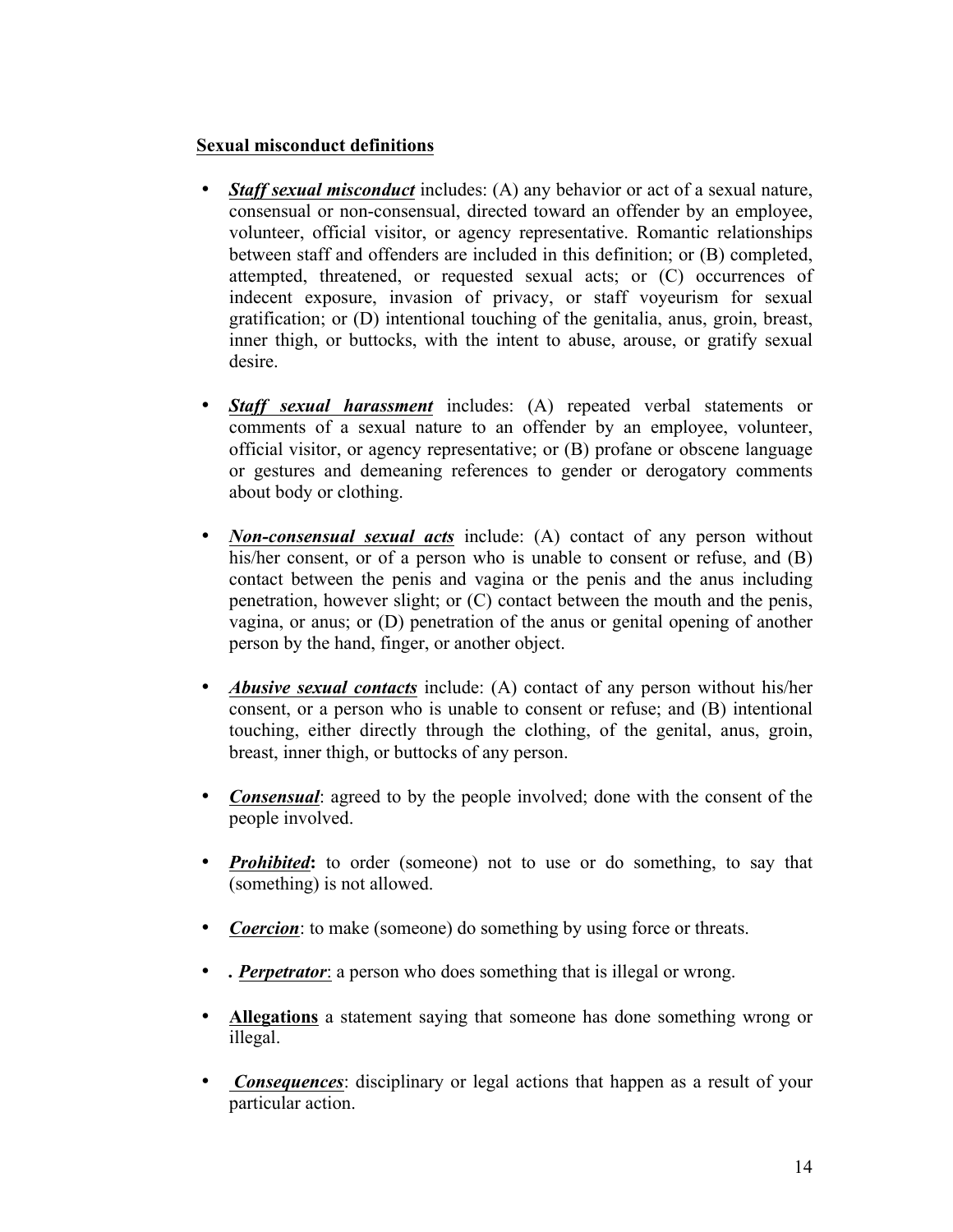## **DETENTION-DIAGNOSTIC, ORIENTATION, AND EDUCATION (D.D.O.E.)**

## **MISSION STATEMENT**

The mission of the Detention-Diagnostic, Orientation and Education Program is to allow new residents the opportunity to acclimate themselves to a detention setting in a non-threatening and constructive manner. The D.D.O.E. Program will also allow the professional staff members the opportunity to properly assess the overall needs of each resident so they may be cared for properly. Finally, it will allow a short term period in which the resident can learn appreciation for the rewards of positive behavior while experiencing the consequences for negative behavior.

## **Purpose**

To provide residents with a short term orientation and education process under secure and safe conditions.

## **Philosophy**

This program is designed to allow the ACJC staff the opportunity to properly assess the psychological, behavioral, physical, and mental needs of the resident. The program also allows the ACJC staff the time to evaluate the resident's emotional condition during their stay in detention. The program is designed to reinforce the consequences of negative behavior and the potential rewards for positive behavior.

## **Procedure**

Each resident will be informed of the Detention-Diagnostic, Orientation, and Education (D.D.O.E.) Program when they first arrive at ACJC. Upon completion of the intake process, the resident will enter isolation and begin the program. Please note that the program does not begin until 6:00 a.m. the day after the resident arrives at the ACJC.

The D.D.O.E. Program utilizes points to reward positive behavior. Each resident must accumulate 90 points in order to be eligible to move to general population. After the juvenile has earned 90 points, he/she will be evaluated by the Shift Leader. The Shift-Leader will evaluate each resident and determine if the resident is able to move to general population. The resident will begin  $1<sup>st</sup>$  shift (6:00 a.m.  $- 2:00$  p.m.) and  $2<sup>nd</sup>$ shift  $(2:00 \text{ p.m.} - 10:00 \text{ p.m.})$  with a maximum of 15 points per shift. Points may not be earned on  $3^{rd}$  shift (10:00 p.m. – 6:00 a.m.) but may be taken from a resident if that resident's behavior is negative during that shift. Once a resident earns a total of 90 points, he/she may be released from the D.D.O.E. Program and enter the population.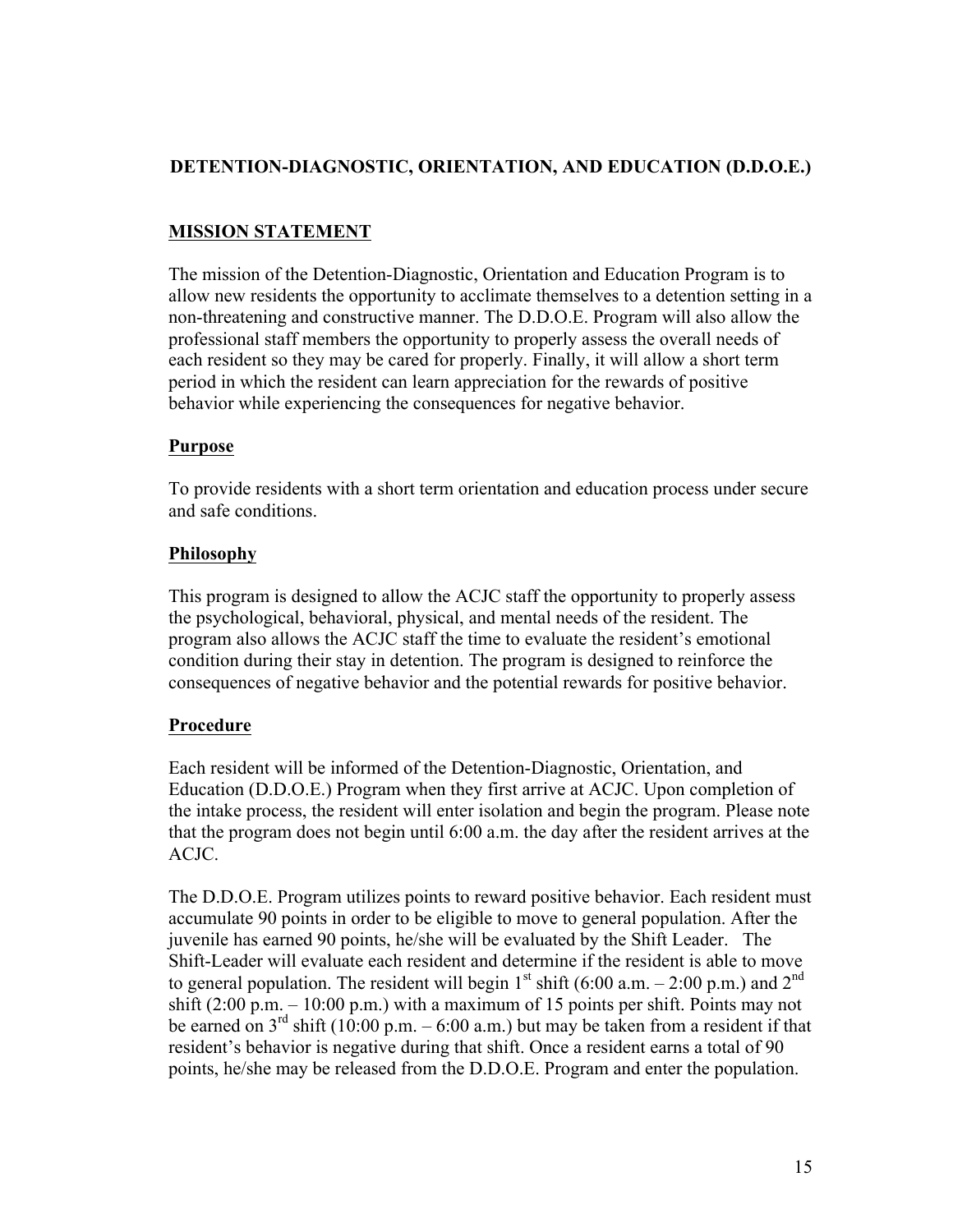At this time, he/she will be allowed the same privileges that other residents in the general population are allowed.

Residents on the D.D.O.E Program must adhere to the Resident Rules and Regulations at all times. Not following the Resident Rules and Regulations and/or any form of negative behavior can result in the resident losing points, being placed on lockdown status, and/or losing ALL accumulated points up to the time of the infraction. In the latter case, the resident would begin the D.D.O.E. Program from the beginning. Severe or continued negative behavior is not eligible to earn points and may result in the filing of new charges.

### **Privileges**

 Residents on the D.D.O.E. program have no privileges. Only basic rights and needs of the ACJC residents are met (i.e. personal hygiene, mail services, mandatory recreation, and education, and educational reading materials). Residents are confined to their rooms and all meals are eaten on the unit.

### **EDUCATION SERVICES**

There are currently eight full-time Fort Wayne Community School staff members that comprise the educational staff at the Allen County Juvenile Center. The school day begins at 7:30 a.m. and ends at 2:35 p.m. The Allen County Juvenile Center school program follows the Fort Wayne Community Schools academic calendar.

Juveniles who are attending school at the time of their detention are eligible to attend classes at the Allen County Juvenile Center. Juveniles who are not currently enrolled in the Fort Wayne Community Schools are transferred and enrolled as FWCS students during their stay in detention. Upon their release from detention, students will be re-enrolled in their home school district. All grades in progress are forwarded to the juvenile's home school upon their release from the Allen County Juvenile Center.

Juveniles who are expelled with no options or are not currently enrolled in school at the time of their detention at the Allen County Juvenile Center are placed in resource classes. These students work with certified teachers to improve language arts and mathematics skills.

Special education students who are detained at the Allen County Juvenile Center can receive direct services from a licensed special education teacher. Special Education Conferences can be conducted at the Allen County Juvenile Center when they are required.